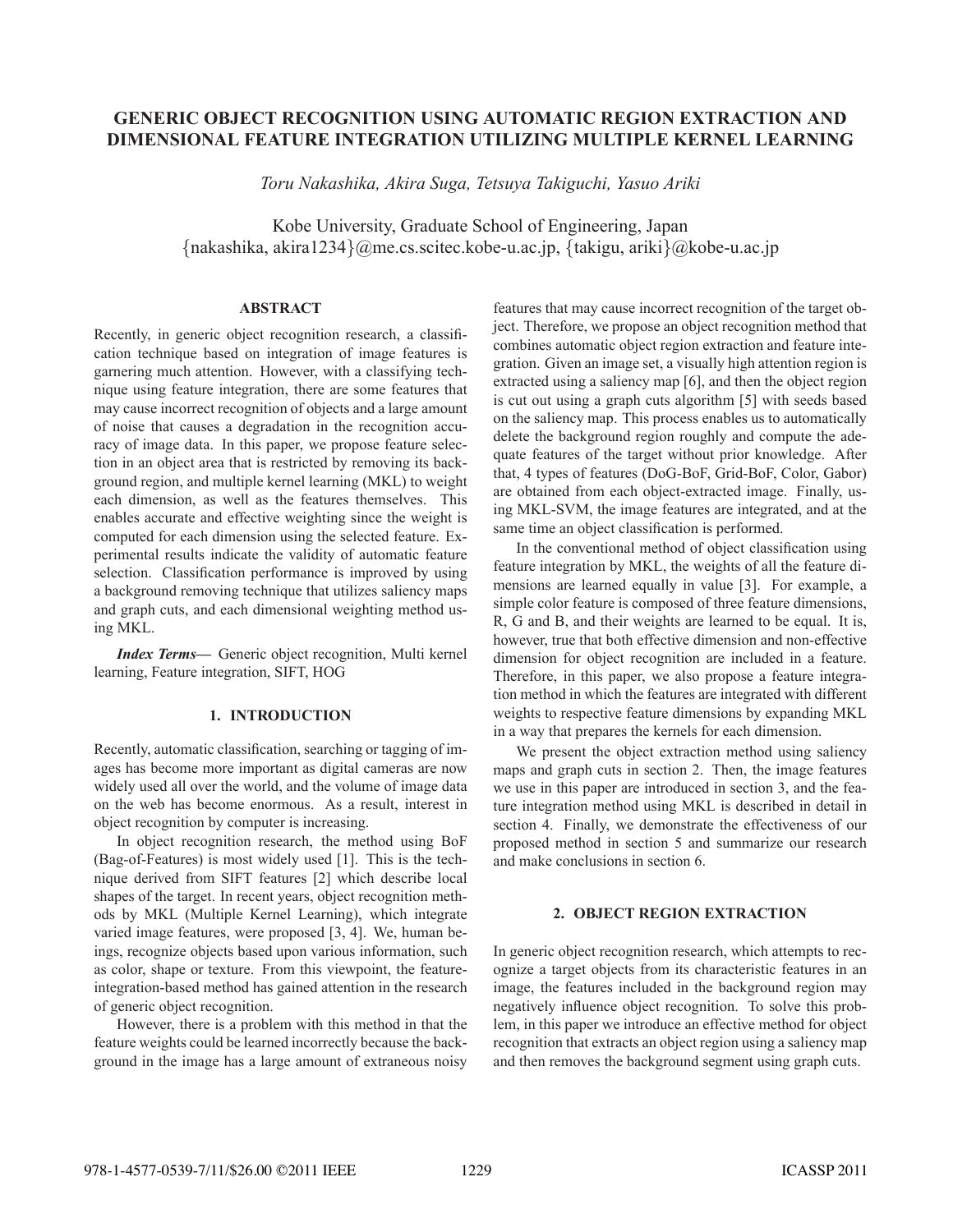

**Fig. 1**. Graph cuts using smoothing and local texture features.

Image segmentation is used to distinguish an object from background. In many proposed methods, the segmentation problem was solved as a minimization problem of energy; such as snakes [7], level set method [8] and graph cuts [5]. While in the two former approaches, a local minimum is searched from an energy function of the border, with the graph cuts algorithm, a global optimization can be calculated by minimizing an energy function including both region and border characteristics.

In this paper, we employ not the conventional graph cuts [5] but an expanded and more effective graph cuts approach that conducts image segmentation with an iterative smoothing using Multiresolution Analysis [9, 10]. Fig. 1 shows a flowchart of the segmentation.

The input image is decomposed into sub-bands (LL, LH, HL, HH) using Multiresolution Wavelet Analysis at level  $t$ . A smoothed image defined in a low-frequency range (LL) is used for the n-link, and local texture features defined in a high-frequency range (LH, HL, HH) are used for the t-link. The likelihood is derived from local texture features, as well as from color features. The prior probabilities are defined by a distance transform using the previous segmentation result, and the posterior probability obtained by multiplying one prior probability with the feature likelihood is set to the tlink edge as the edge cost. These processes are repeated until  $t = 0$ .

Letting the saliency map defined in the previous section be the seeds of the object for the graph cuts segmentation, the object region can be automatically selected with high accuracy. Even though it is difficult to perfectly remove the background region with this method, the background region can be cut off more or less accurately since most of the object has high saliency. Our goal is not to remove the background region completely but to be able to recognize the generic object. From this viewpoint, it is expected that the object recognition accuracy rate can be improved by eliminating the extra features included in the background region.

#### **3. FEATURE DESCRIPTORS**

### **3.1. Bag-of-Features (DoG & Grid)**

First of all, SIFT features are extracted from training images. The features in an image are selected by using DoG (Difference-of-Gaussian) and Grid sampling [2]. DoG is a method that produces smoothing images by Gaussian filters with different scales, and determines the feature key points by detecting extreme values from the differential images. The BoF descriptor is, in this paper, obtained from an algorithm based on not only DoG but also Grid Sampling. In the Grid Sampling approach, multiple scales for feature key points are experimentally determined. The center of each circle indicates the position of key points, and the radius value of the circle denotes the scale size of the key points. SIFT can be obtained from orientation histograms containing samples from  $4 \times 4$  sub-regions of the original neighborhood region around the key point. Each histogram covers 8 orientations; hence the SIFT descriptor has  $4 \times 4 \times 8 = 128$  elements.

As a result, SIFT is an algorithm for detecting and extracting local feature descriptors that are reasonably invariant to changes in illumination, rotation, scaling, and small changes in viewpoint. For each obtained key point, a visual vocabulary is constructed through the clustering of key points using k-means algorithm [1]. Each key point cluster is regarded as a "visual word" in the vocabulary, and thus forms the Bagof-Features (BoF) for describing visual content. In the BoF approach, the image is represented by a histogram with 1,000 bins of visual word frequency.

### **3.2. Color feature**

Color information is not used in the SIFT features since it is extracted from gray-scale images. However, it is conceivable that color information is important for recognition of an object. So, in this paper, the color feature is represented as  $3 \times 3$ color histograms including location information. The image is divided into  $3 \times 3$  blocks, and a RGB color histogram with 64 bins is formed in each sub-region.

### **3.3. Gabor feature**

A Gabor feature descriptor represents texture information with spatial localization, orientation and frequency. The features are obtained from convolving the image with Gabor filters of various frequencies and orientations.

Letting the image be divided into  $3 \times 3$  sub-regions just like the color feature, a Gabor pattern in each subregion is extracted by the filters. The Gabor feature consists of  $3 \times 3$ Gabor histograms, each of which contains the average values of the Gabor pattern with different conditions of the filter. We set the filters with  $K = 6$  orientations and  $S = 4$  frequencies.

The Gabor feature has the advantage of being robust in regard to varying illumination. Although it seems similar to SIFT features in terms of the local feature descriptor, we are able to prepare arbitrary patterns of scale and orientation for the Gabor feature.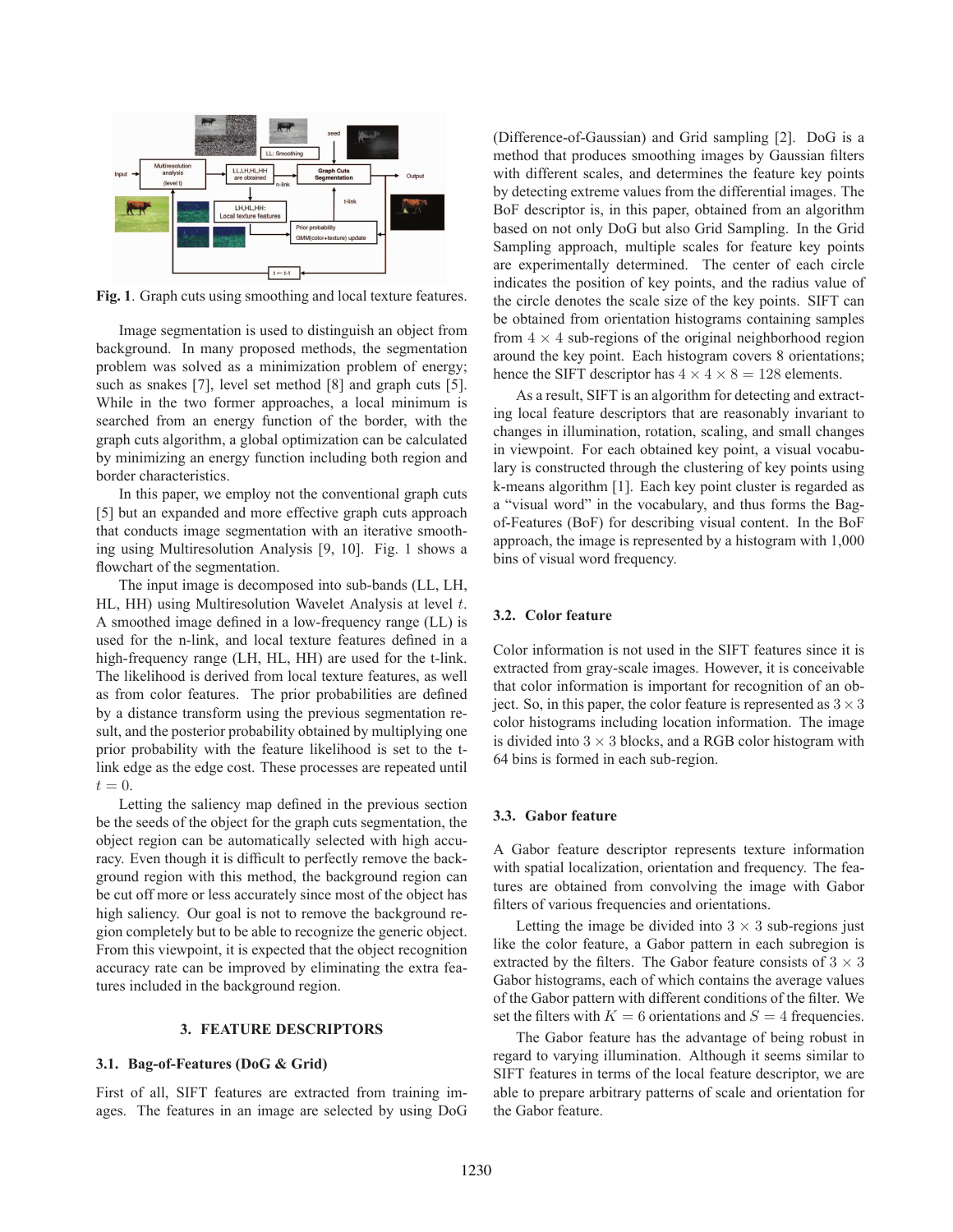

**Fig. 2**. In proposed method, each feature of each descriptor is integrated (a). Meanwhile, only features in descriptor level are integrated by MKL (b).  $x, k$  are a feature vector and a kernel vector of MKL, respectively.

# **4. DIMENSIONAL FEATURE INTEGRATION BY MKL**

Multiple Kernel Learning (MKL) is a method for learning proper weights to the corresponding kernels, in using multiple classifiers with a kernel such as SVM (Support Vector Machine). A method for object recognition using MKL was proposed by Varma et al. [3]. In that paper, MKL was used as an integration method for image features by calculating appropriate weights corresponding to each feature. In this paper, object recognition is carried out using MKL for the feature integration in a similar way to Varma et al.'s method [3]. In Varma et al.'s approach, the MKL integrates each feature in feature descriptor level, whereas, in our method, all of the dimensions within each feature are integrated (Fig. 2).

We discuss the method of classifying objects by MKL and SVM (MKL-SVM) in more detail below. First a combined kernel  $k(x, x')$  is defined as a linear combination of base kernels  $k_l(x, x')$ . The combined kernel is represented as the following:

$$
k(x, x') = \sum_{l=1}^{K} \beta_l k_l(x, x')
$$
  
with  $\beta_l \ge 0$ ,  $\sum_{l=1}^{K} \beta_l = 1$  (1)

where,  $x, x'$  are input super-vectors, which integrate the image features mentioned in Section 3. Each base kernel  $k_l(x, x')$  corresponds to each dimension of the features in this paper. Therefore, the number of kernels  $K$  implies the number of dimensions used for object classification. The base kernel has its own weight β*l*, and the weights can be optimized in the MKL framework. An efficient algorithm to solve MKL was proposed by Bach et al. as a corresponding dual problem [11].

As a result, the MKL-SVM procedure carries out the calculation of appropriate weights corresponding to each dimensional feature, as well as the learning of SVM used for the object classification.

# **5. EXPERIMENT RESULTS**

Experiments start with the evaluation of the segmentation, which automatically cuts off the object region from an image using a saliency map and graph cuts. After that, we conducted object classification experiments using MKL-SVM with dimensional features. We also evaluated the validation of our proposed method by comparing object classifications with and without an object region extraction.

### **5.1. Experiments of Segmentation**

We used Grab Cuts Database<sup>1</sup> for the segmentation experiment. The dataset includes 50 images with people, animals, cars or flowers, and each image has one object. Mask images corresponding to original images are also contained in the database.

Segmentation results are validated using an error rate, which is based on Over Segmentation (a detection rate of background in object region; Over) and Under Segmentation (a detection rate of object in background; Under) by use of mask images. The error rate is represented by combining Over and Under errors.

Table 1 shows the experimental results of the segmentation, changing a level t of Multiresolution Wavelet Analysis. As can be seen, automatic segmentation using saliency maps and graph cuts can be conducted merely at the error rate of around 7% in Over and Under by increasing the number of segmentation iterations. Segmentation with a larger number level  $t$  produces more effective results than normal graph cuts  $(t = 1)$ . It is considered that this is because local errors are gradually corrected by changing level  $t$ . In the Multiresolution Wavelet Analysis approach, larger-level global segmentation shifts to smaller level local segmentation.

Even though the automatic segmentation approach can only extract the object region roughly, we consider that it is meaningful to partially extract the object region for object classification.

**Table 1**. Results of a segmentation experiment  $\binom{0}{0}$ .

| <b>THEIR T.</b> INCREASED TO A SUMMODE CONSUMINATE (70). |                                                               |  |  |  |                         |         |
|----------------------------------------------------------|---------------------------------------------------------------|--|--|--|-------------------------|---------|
|                                                          | $t=1$                                                         |  |  |  | $t=2$ $t=3$ $t=4$ $t=5$ | $t=6$   |
|                                                          | Over $\parallel$ 10.95   9.16   5.97   6.80   6.11   6.52     |  |  |  |                         |         |
|                                                          | Under    18.03   9.56   7.25   7.26   7.26                    |  |  |  |                         | 1, 7.27 |
|                                                          | Error $\parallel$ 28.98   18.72   13.2   14.1   13.37   13.79 |  |  |  |                         |         |

#### **5.2. Classification Experiments**

The Caltech-101 Database<sup>2</sup> was used for object recognition experiments, including images from 101 categories; such as

<sup>1</sup>http://research.microsoft.com/en-us/um/cambridge/projects/ visionimagevideoediting/segmentation/grabcut/

<sup>2</sup>http://www.vision.caltech.edu/Image Datasets/Caltech101/